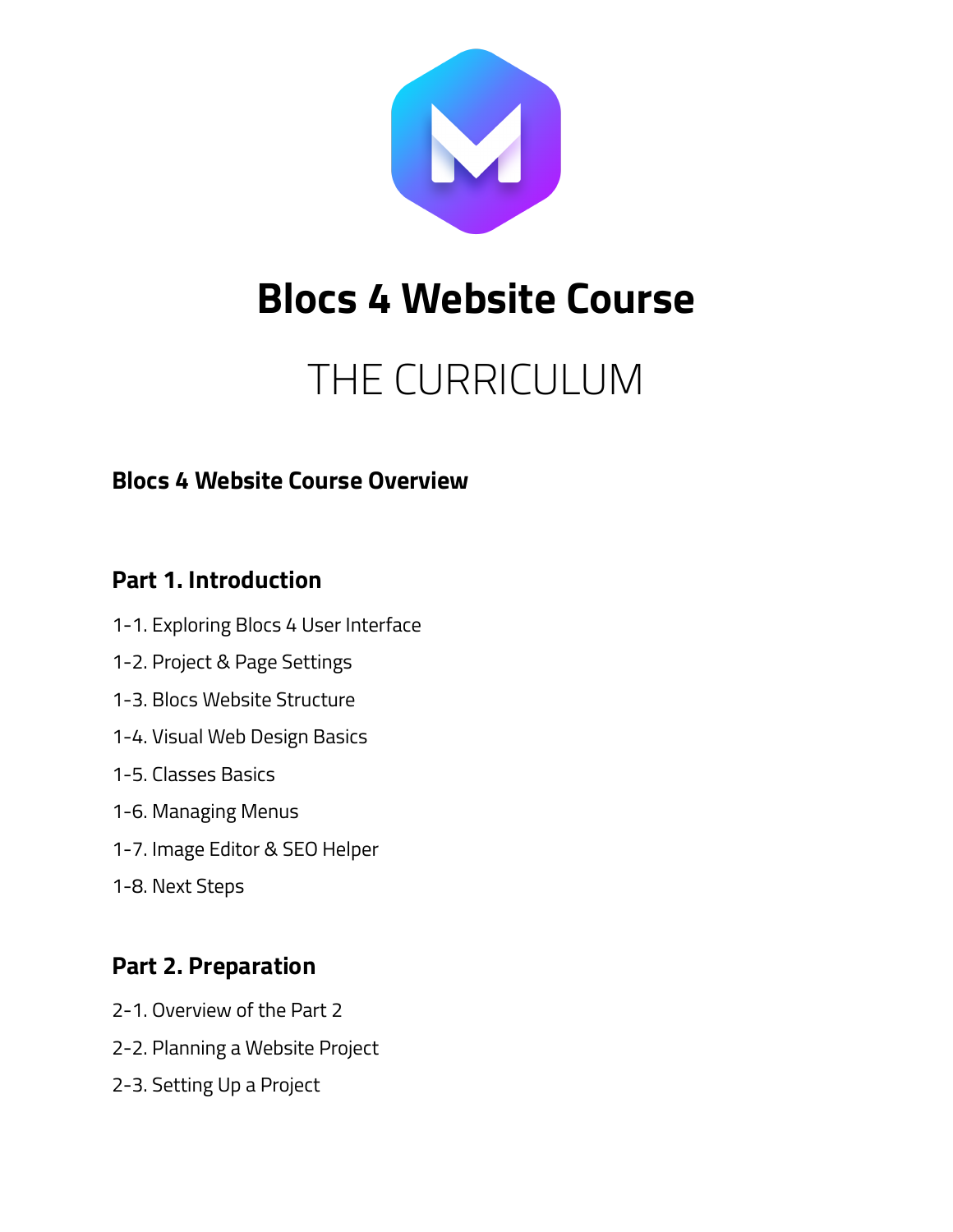- 2-4. Creating Pages & Site Structure
- 2-5. Installing Custom Google Fonts
- 2-6. Default Typography Settings
- 2-7. Preparing Images
- 2-8. Preparing Videos
- 2-9. Review of the Part 2

# **Part 3. Design**

# **3-1. Creating a Custom Menu**

- ⁃ Adaptive menu
- ⁃ Subclass Library
- ⁃ Visibility options
- ⁃ Flex Justify Content
- ⁃ Flex Align Content

# **3-2. Adjusting the Style of Menu**

- ⁃ Customization of navigation links
- ⁃ Creating and editing custom classes
- ⁃ Adding responsive padding to links
- ⁃ Hiding Items from Design Canvas

# **3-3. Setting the Color Scheme**

- ⁃ Using Global Swatches Manager
- ⁃ Creating a color palette for a website
- ⁃ Using Color Pickers
- ⁃ Adding colors to favorites
- ⁃ Hover color for navigation links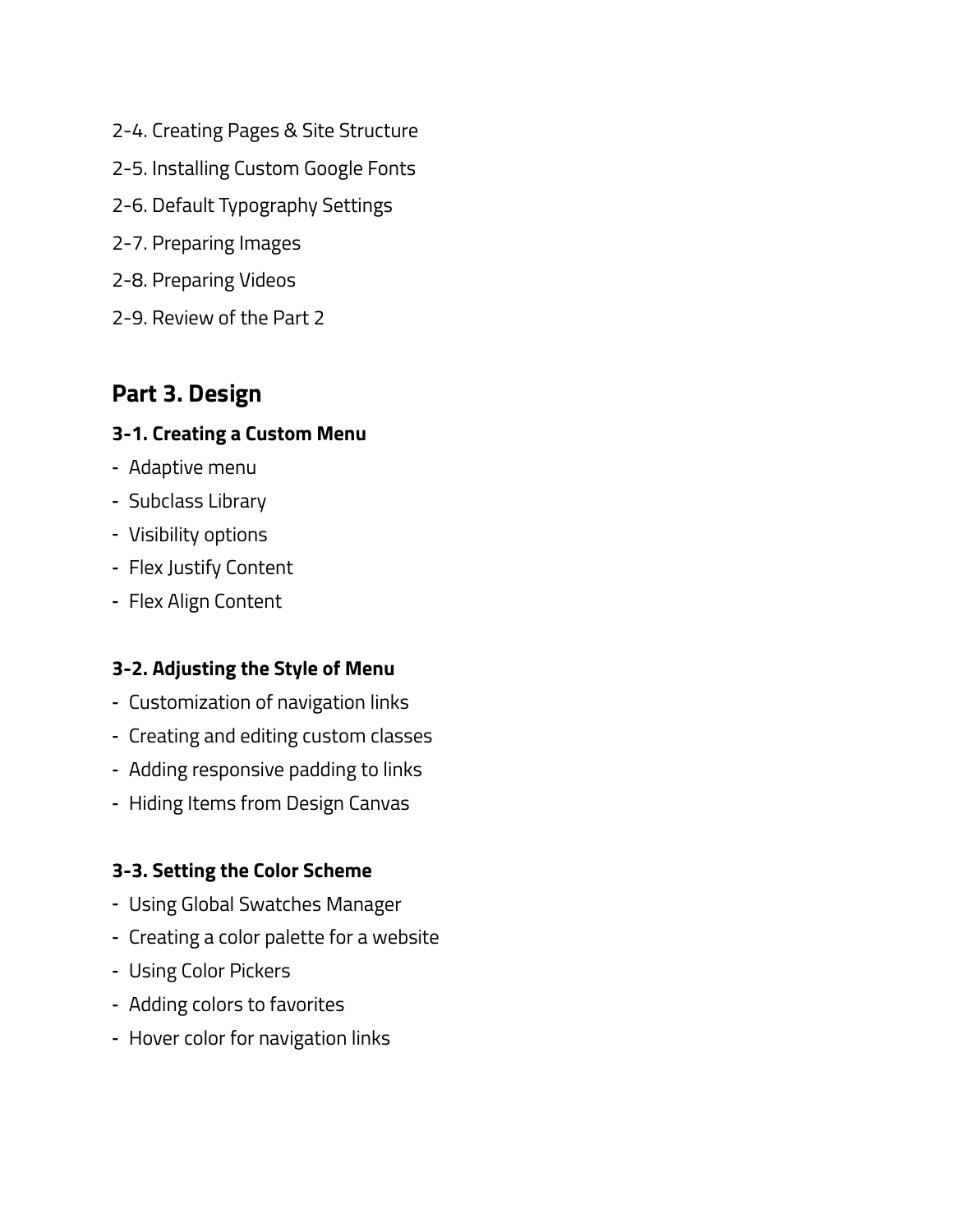# **3-4. Optimizing the Mobile Menu**

- ⁃ Using Full Screen menu on mobile
- ⁃ Changing the style of the special menu
- ⁃ Aligning any element with 'auto' margins
- ⁃ Changing the style color of special menu
- ⁃ Changing the color of the close button

#### **3-5. Completing the Custom Menu**

⁃ Page name & page title connection to nav links

#### **3-6. Creating banners with Responsive Headers**

- ⁃ Adding background images to blocs
- ⁃ Adding textures to background images
- ⁃ Enabling Parallax efect
- ⁃ H1 Title importance
- ⁃ Creating responsive headers
- ⁃ Setting the max width for elements or columns

# **3-7. Responsive Padding**

- ⁃ Breakpoint-specific padding settings
- ⁃ Holding 'Option' key to apply to all breakpoints
- ⁃ Freehand Control
- ⁃ Reusing Custom Classes
- ⁃ Mobile-first rules in Bootstrap

# **3-8. Applying Gradients to Text**

- ⁃ Applying colors to elements
- ⁃ Creating gradient text colors
- ⁃ Line Height tip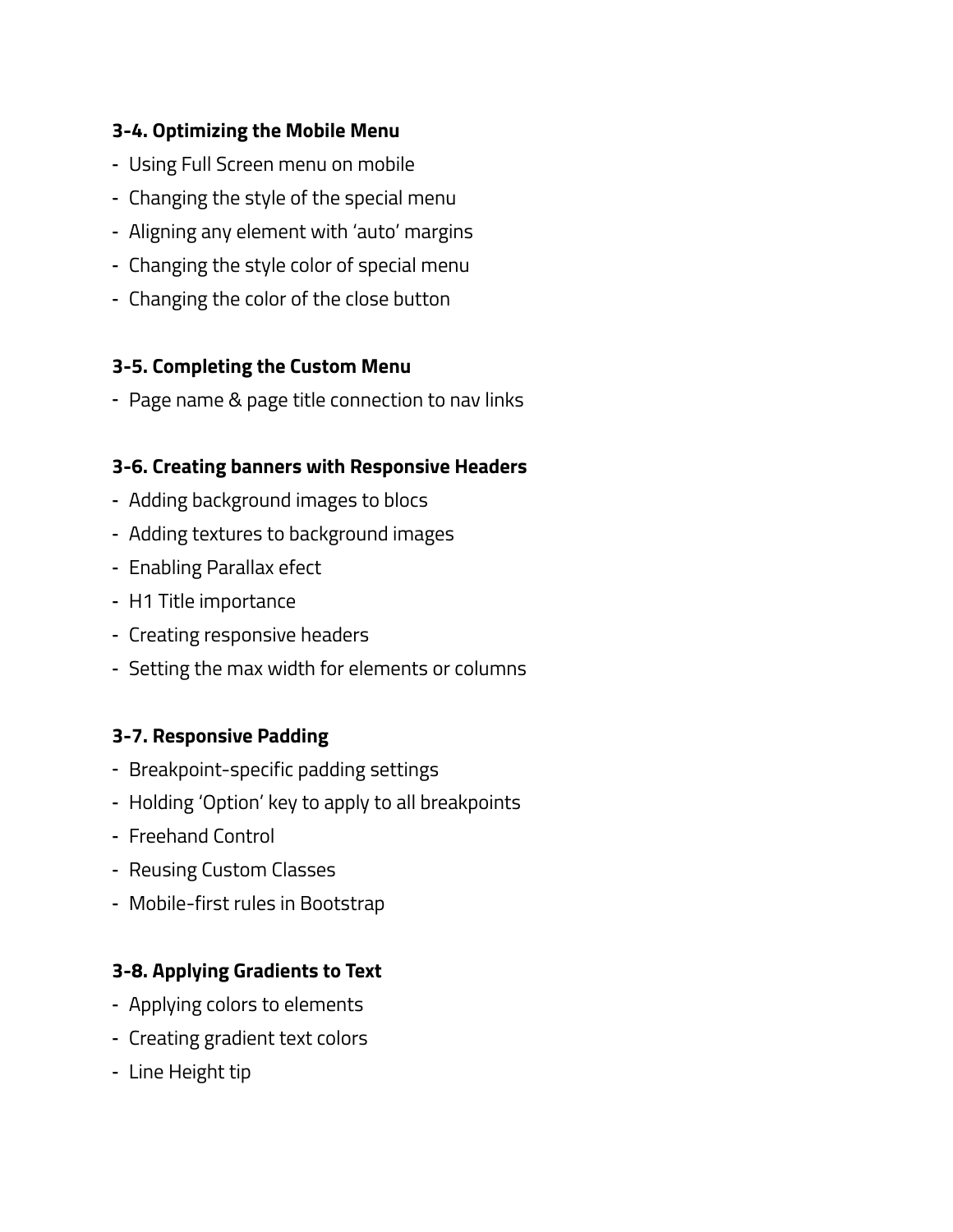### **3-9. Bloc Edge Shape Dividers**

- ⁃ Adding Edge Dividers to blocs
- ⁃ Adjusting divider style
- ⁃ Creating responsive styles
- ⁃ Switching between breakpoints
- ⁃ Divider shape types

#### **3-10. Building Responsive Column Grids**

- Saving project
- ⁃ Automatic backup feature
- ⁃ Creating responsive column grid
- ⁃ Using built-in blocs vs creating yourself
- ⁃ Image ratio recommendations
- ⁃ Column Width & Offset settings basics
- ⁃ Adding margins to rows, images
- ⁃ Creating text links
- ⁃ Adding responsive padding to columns
- ⁃ LG first rules for custom class editor

#### **3-11. Applying Css Filter Effects**

- ⁃ Adding buttons
- ⁃ Creating a page and reordering it Page navigator
- ⁃ Adding interactions to images or links
- ⁃ Adding CSS filter effects to images
- ⁃ Creating hover effects for images

#### **3-12. Class Library Manager**

⁃ Class Manager basics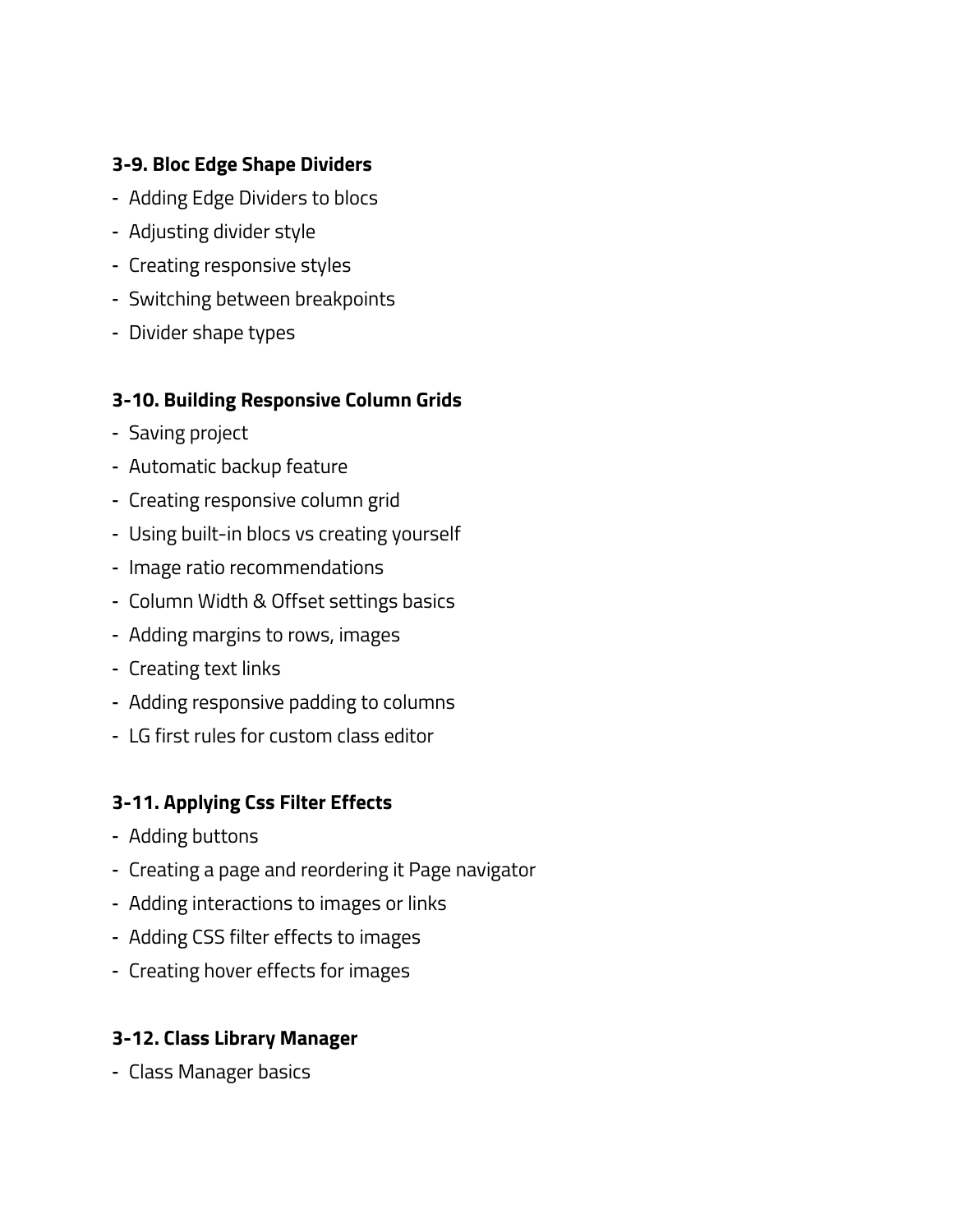- ⁃ Saving Custom Classes to Class Library
- ⁃ Adding Custom Classes from Library
- ⁃ Using Delete all unused classes feature

#### **3-13. Custom Button Styles**

- ⁃ Creating new button styles
- ⁃ Hover effets for buttons
- ⁃ Previewing in Browser
- ⁃ Deleting the border of buttons
- ⁃ Adding shadows

#### **3-14. Building Website Footer**

- ⁃ Creating a shortcut to another page
- ⁃ Adding shape dividers
- ⁃ Creating custom footer bloc
- ⁃ Building for mobile and desktop simultaneously

#### **3-15. Social Links & Footer Optimization**

- ⁃ Using Follow Links custom bric
- ⁃ Creating custom footer nav links
- ⁃ Optimizing footer navigation for mobile
- ⁃ Adding extra top padding to footer bloc

#### **3-16. Writer Mode & Text Editing Options**

- ⁃ Creating full-screen image banners
- ⁃ Adjusting the width of columns
- ⁃ Edit text in Writer Mode
- ⁃ Splitting text brics
- ⁃ Inserting headers and images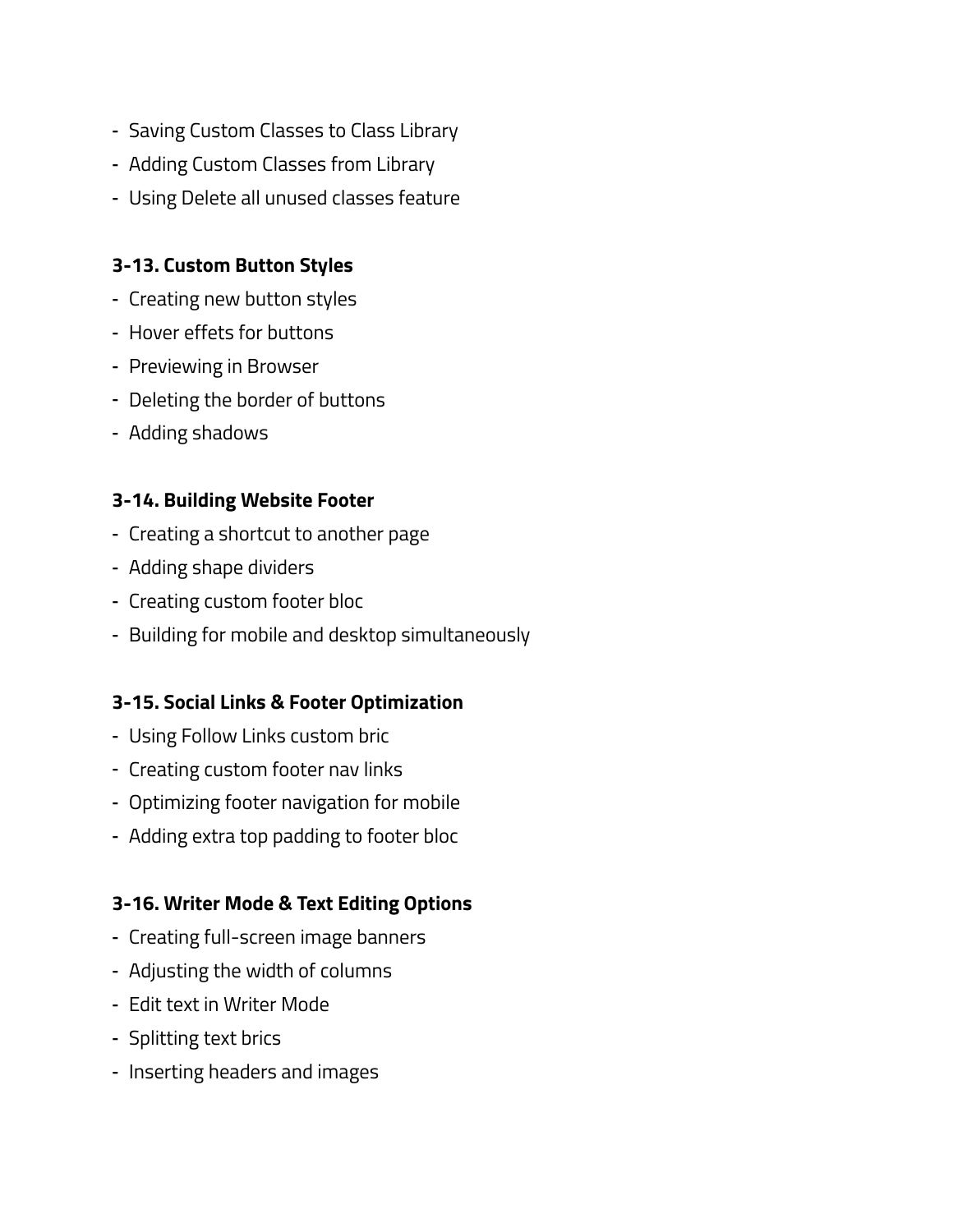⁃ Adjusting margins for text brics

#### **3-17. Multi-layer Parallax Effect**

- ⁃ Creating transparent PNG background
- ⁃ Adding multiple background images
- ⁃ Adjusting z-index
- ⁃ Enabling double parallax
- ⁃ Adding animated text
- ⁃ Using Layer Navigator to select items
- ⁃ Adjusting margin with Freehand V2 Control
- ⁃ Using Scroll FX

#### **3-18. Building a Grid of Icons with Text**

- ⁃ Moving blocs on design canvas
- ⁃ Building grid of columns with text and icons
- ⁃ Duplicating columns
- ⁃ Using Copy & Page feature
- ⁃ Freehand control for column padding
- ⁃ New Font Awesome 5 Icons
- ⁃ Changing Icons

#### **3-19. Edge to Edge Feature Blocs**

- ⁃ Making the text bric width responsive
- ⁃ Creating custom 2 column full width bloc
- ⁃ Positioning text bric in the middle of the column
- ⁃ Making a column with text responsive
- ⁃ Duplicating blocs
- ⁃ Changing the order of columns per breakpoint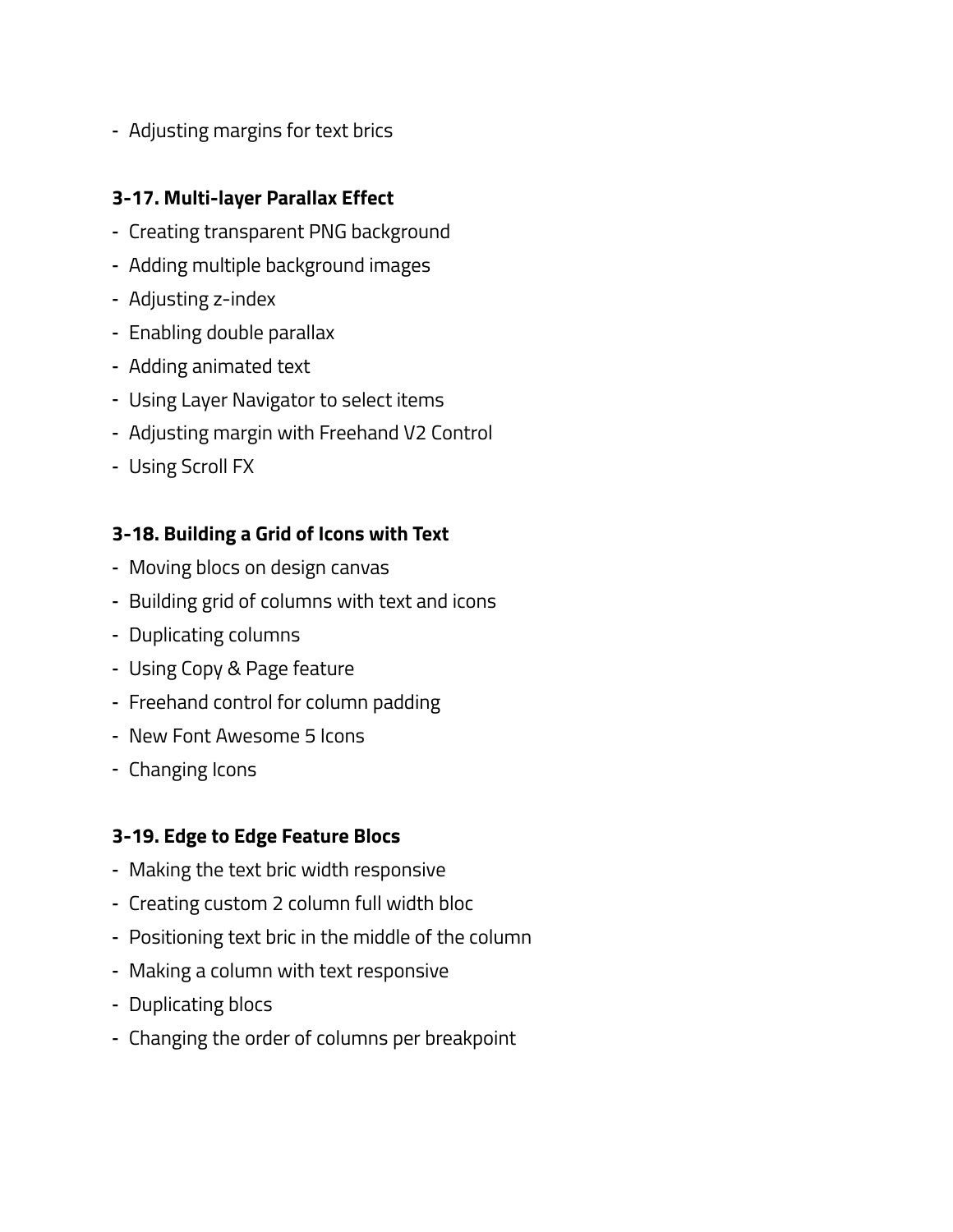# **3-20. Gradient Background & Wire Button**

- ⁃ Creating gradient backgrounds for blocs
- ⁃ Adding video backgrounds
- ⁃ Creating wire style for buttons

#### **3-21. Installing 3rd Party Brics**

- ⁃ Downloading 3rd party brics
- ⁃ Installing custom brics
- ⁃ Using Particles bric
- ⁃ Adjusting the particles bric style
- ⁃ Blocs Store details

#### **3-22. Creating a Shop Page**

- ⁃ Adding page banners
- ⁃ Duplicating blocs to another pages
- ⁃ Adding shape dividers to banners
- ⁃ Reusing blocs from other pages
- ⁃ Creating another page shortcut

#### **3-23. Using Toggle Visibility**

- ⁃ Creating Reviews/Testimonials area
- ⁃ Adding responsive padding around columns
- ⁃ Using Toggle Visibility feature
- ⁃ Using Visibility settings

# **3-24. Setting Up a Product Page**

- ⁃ Creating product page header
- ⁃ Creating product details pane
- ⁃ Freehand control for text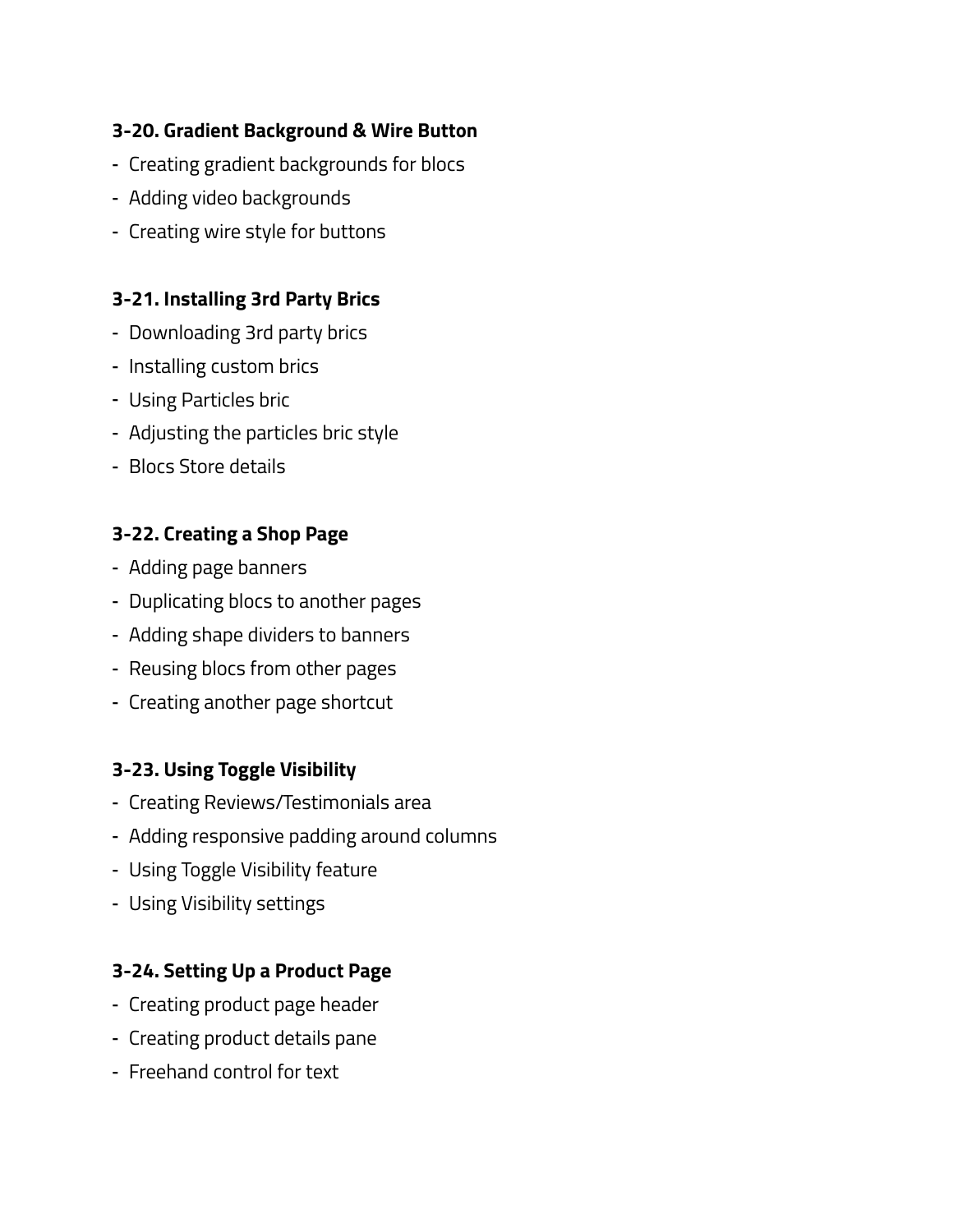- ⁃ Installing custom bric from Blocs Store
- ⁃ Adding Star Ratings to our product page

### **3-25. Setting Up a Tabbed Contact Bric**

- ⁃ Adjusting the width per breakpoint
- ⁃ Inspecting the website with Webkit Inspector
- ⁃ Finding the right classes
- ⁃ Aligning the nav tabs using flex class
- ⁃ Adjusting the style of tabs
- ⁃ Adjusting the style of tab links on hover
- ⁃ Changing the style of active tab

# **3-26. Adding Content to Tabs**

- ⁃ Adding Content
- ⁃ Using 2-column row bric
- ⁃ Using Card bric for reviews
- ⁃ Adjusting the Star Rating bric
- ⁃ Adjusting the spacing between elements

# **3-27. Using Toggle Class Interaction**

- ⁃ Enabling Lightbox interaction
- ⁃ Using Toggle Class interaction
- ⁃ Creating image carousels
- ⁃ Using positioning tab in Class Editor
- ⁃ Creating cool overlay windows / pages
- ⁃ Creating close button for overlay window

# **3-28. Completing the Product Page**

⁃ Changing the default cursor type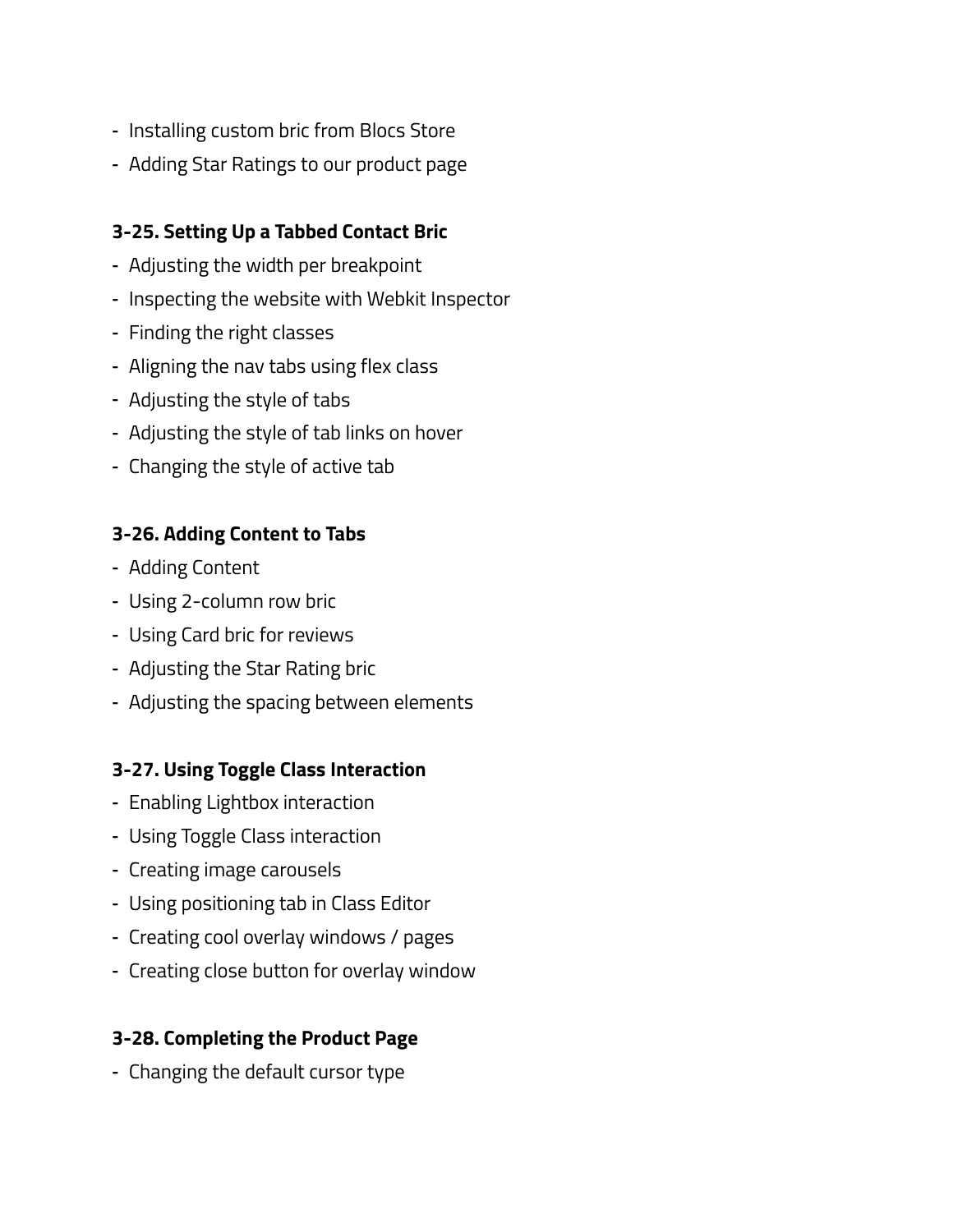- ⁃ Adjusting the page for all breakpoints
- ⁃ Adding parallax image banners
- ⁃ Creating similar products bloc
- ⁃ Adding bloc edge dividers

#### **3-29. Setting Up a Gallery Page**

- ⁃ Creating full screen edge to edge gallery
- ⁃ Removing all padding from columns and blocs

#### **3-30. Setting Up a Contact Page**

- ⁃ Creating a page banner
- ⁃ Custom columns layouts per breakpoint
- ⁃ Using Telephone Link interaction
- ⁃ Creating 'mailto' links
- ⁃ Adding padding to bottom of columns

#### **3-31. Adding & Editing the Form**

- ⁃ Setting up a form bric
- ⁃ ReCapture bric
- ⁃ Adjusting the settings for forms
- ⁃ Editing the Bootstrap classes
- ⁃ Removing the Focus Shadow from form fields
- ⁃ Freehand Control
- ⁃ Setting max width for forms

#### **3-32. Embedding Google Maps**

- ⁃ Finding embed code in Google Maps
- ⁃ Placing the map using Code Widget bric
- ⁃ Adjusting the width of the map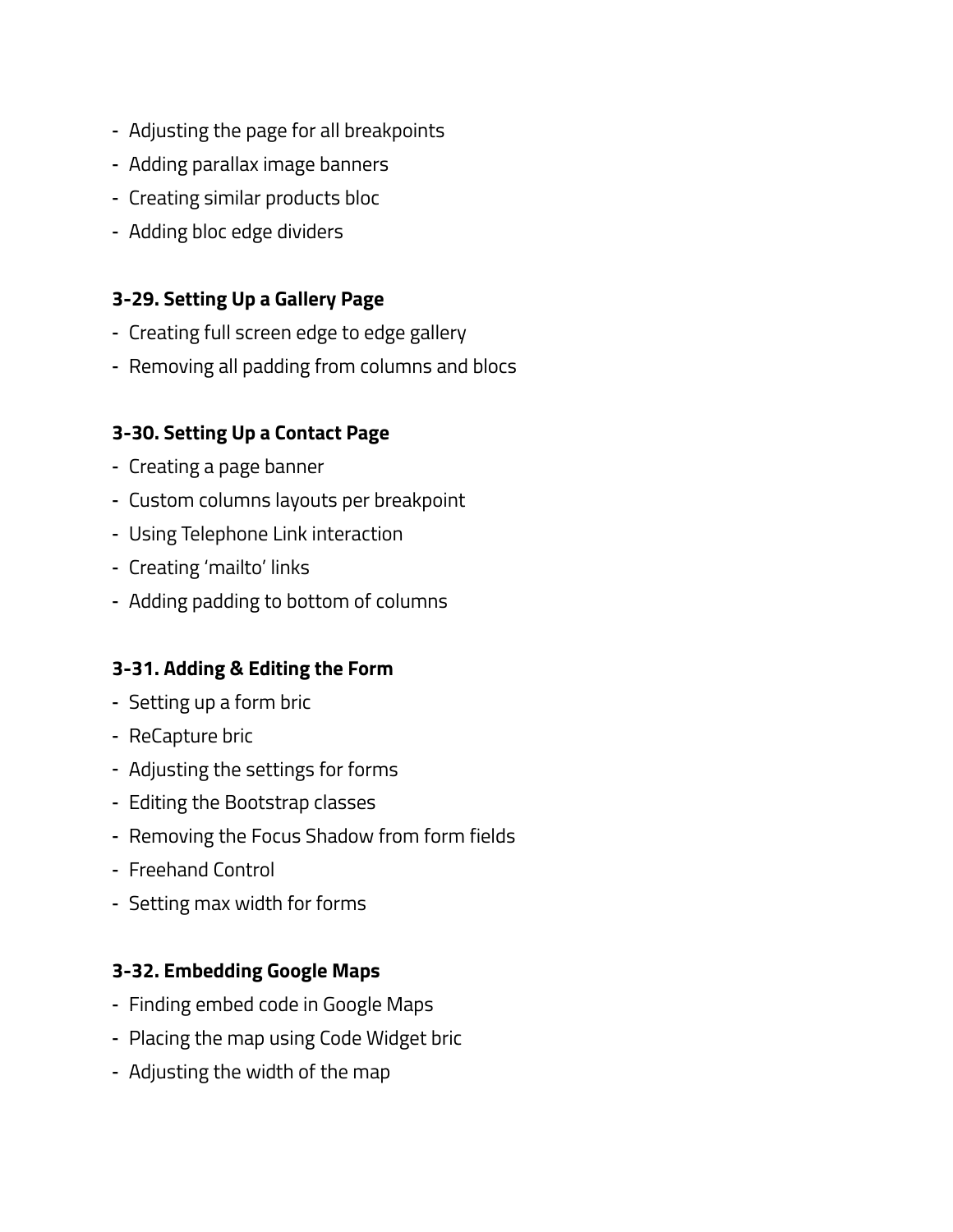# **3-33. Adjusting the Style of Alert Messages**

- ⁃ Alert bric intro
- ⁃ Changing the style for Alert container
- ⁃ Changing the style for individual alert type
- ⁃ Blocs Form troubleshooting tips

#### **3-34. Adjusting the 'Scroll to Top' Button**

- ⁃ Adding a Bootstrap class from subclass library
- ⁃ Adjusting the background color of scroll to top button

# **Part 4. Optimization**

#### **4-1. Website Design Optimization**

- ⁃ Optimization Part Overview
- ⁃ Checking each page on all breakpoints
- ⁃ Checking mobile menu
- ⁃ Rebuilding column grid for SM breakpoint
- ⁃ Adjusting bloc padding
- ⁃ Adding missing edge dividers
- ⁃ Adjusting Specs columns for mobile
- ⁃ Adjusting Tabbed Content Bric's tabs
- ⁃ Removing duplicate images from gallery
- ⁃ Rebuilding column layout for contact page
- ⁃ Safari's Responsive Device Mode

#### **4-2. Local Host Preview**

- ⁃ Accessing local host versions of our websites
- ⁃ Previewing on iPad or any other device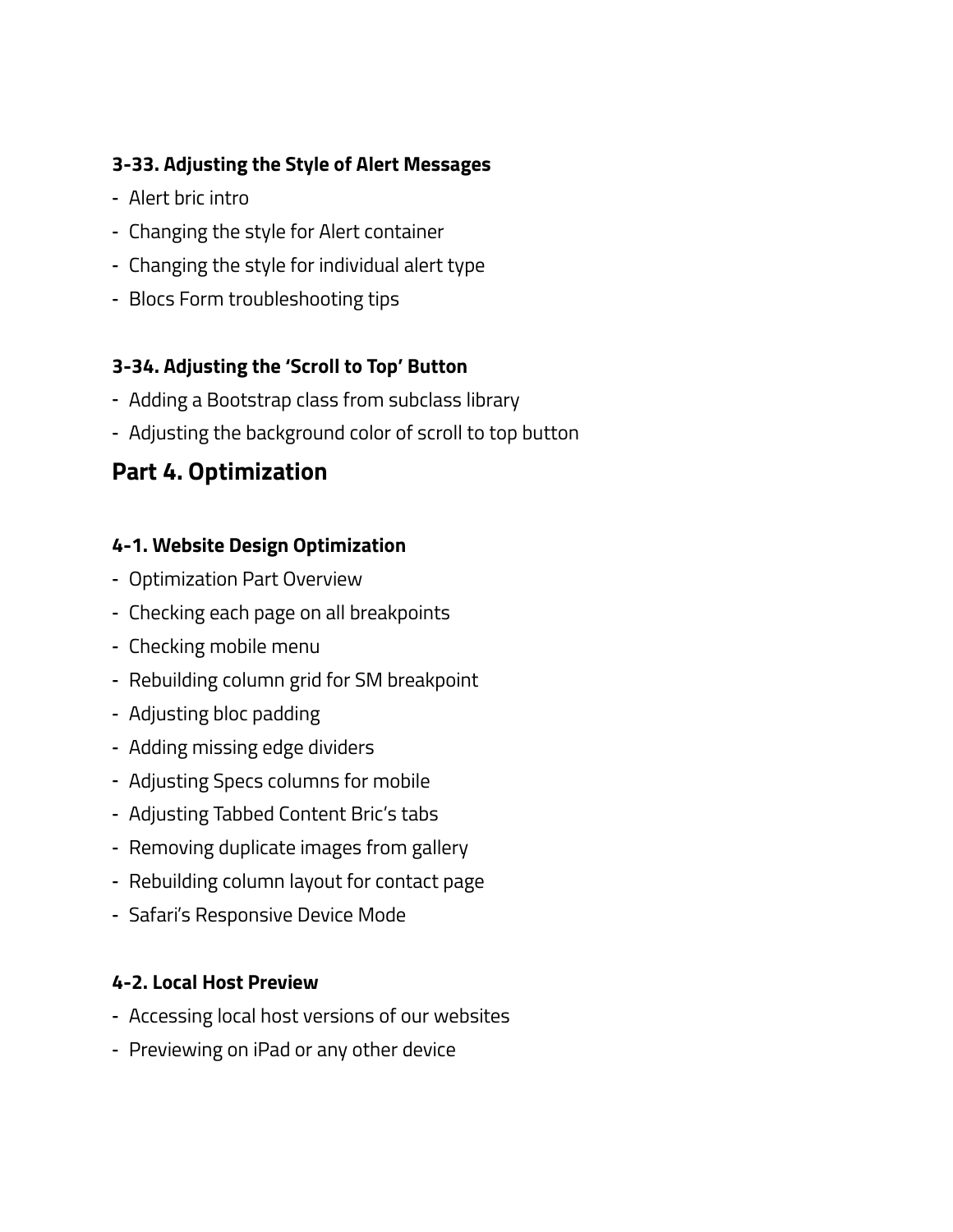# **4-3. Troubleshooting Links**

- ⁃ Checking for spelling
- ⁃ Checking for broken links
- ⁃ Changing links in the footer navigation
- ⁃ Buttons, Images, all elements with interactions
- ⁃ Social icon's links
- ⁃ Checking the form settings
- ⁃ Using online tools to check for broken links

# **4-4. Adjusting Page Settings**

- ⁃ Checking page settings for each page
- ⁃ Filling the SEO title and description for each page
- ⁃ Robot Meta tag, Index This page, Follow links
- ⁃ Canonical Meta tag
- ⁃ Keywords
- ⁃ SEO description tips

# **4-5. Adding Social Cards**

- ⁃ Adding title and description to social cards
- ⁃ Preview image for Twitter
- ⁃ Preview image for Facebook
- ⁃ Recommended sizes

# **4-6. Search Engine Optimization**

- ⁃ SEO Helper
- ⁃ Page URL tips
- ⁃ H1 title tag
- ⁃ Using H1~H6 headers to structure web pages
- ⁃ Optimizing Page Settings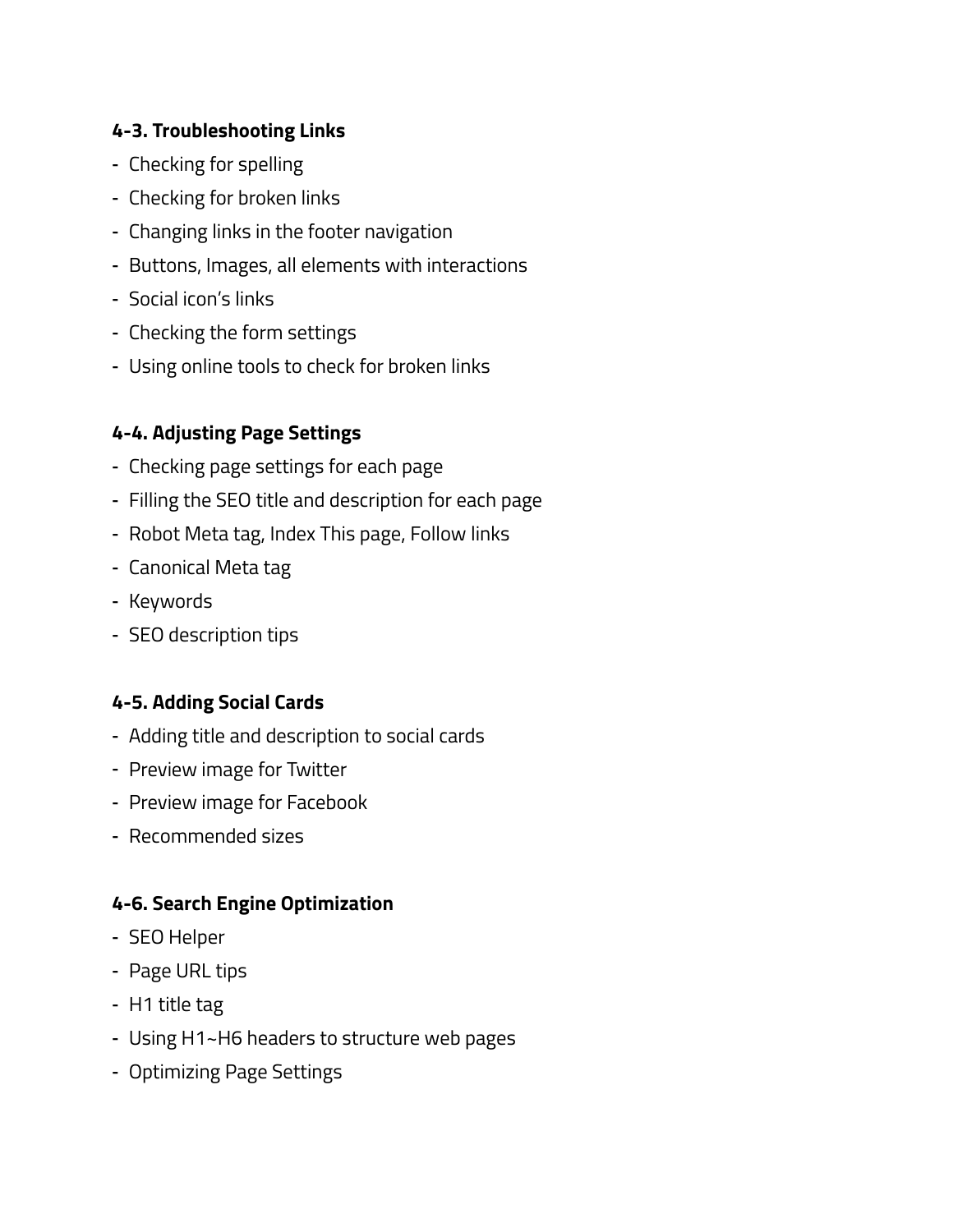- ⁃ Social images
- ⁃ Generating and submitting sitemap
- ⁃ Alt text for all images
- ⁃ My free SEO guide

# **Part 5. Publishing**

#### **5-1. Exporting & Publishing a Website**

- ⁃ Exporting Blocs Project
- ⁃ Domain name and hosting providers
- ⁃ FTP Clients
- ⁃ Uploading files to FTP server
- ⁃ Updating websites
- ⁃ Overriding files setting
- ⁃ Testing email form

# **5-2. Analyzing Website Performance**

- ⁃ Checking the performance with GTmetrix
- ⁃ Checking the speed with PageSpeed
- ⁃ Checking the performance with Pingdom Tools
- ⁃ Recommendations and advice

# **5-3. Creating and Editing .htaccess File**

- ⁃ Showing hidden files on our server
- ⁃ Creating .htaccess file
- ⁃ Editing .htaccess file
- ⁃ Redirecting to HTTPS
- ⁃ Fixing broken links and setting up redirects